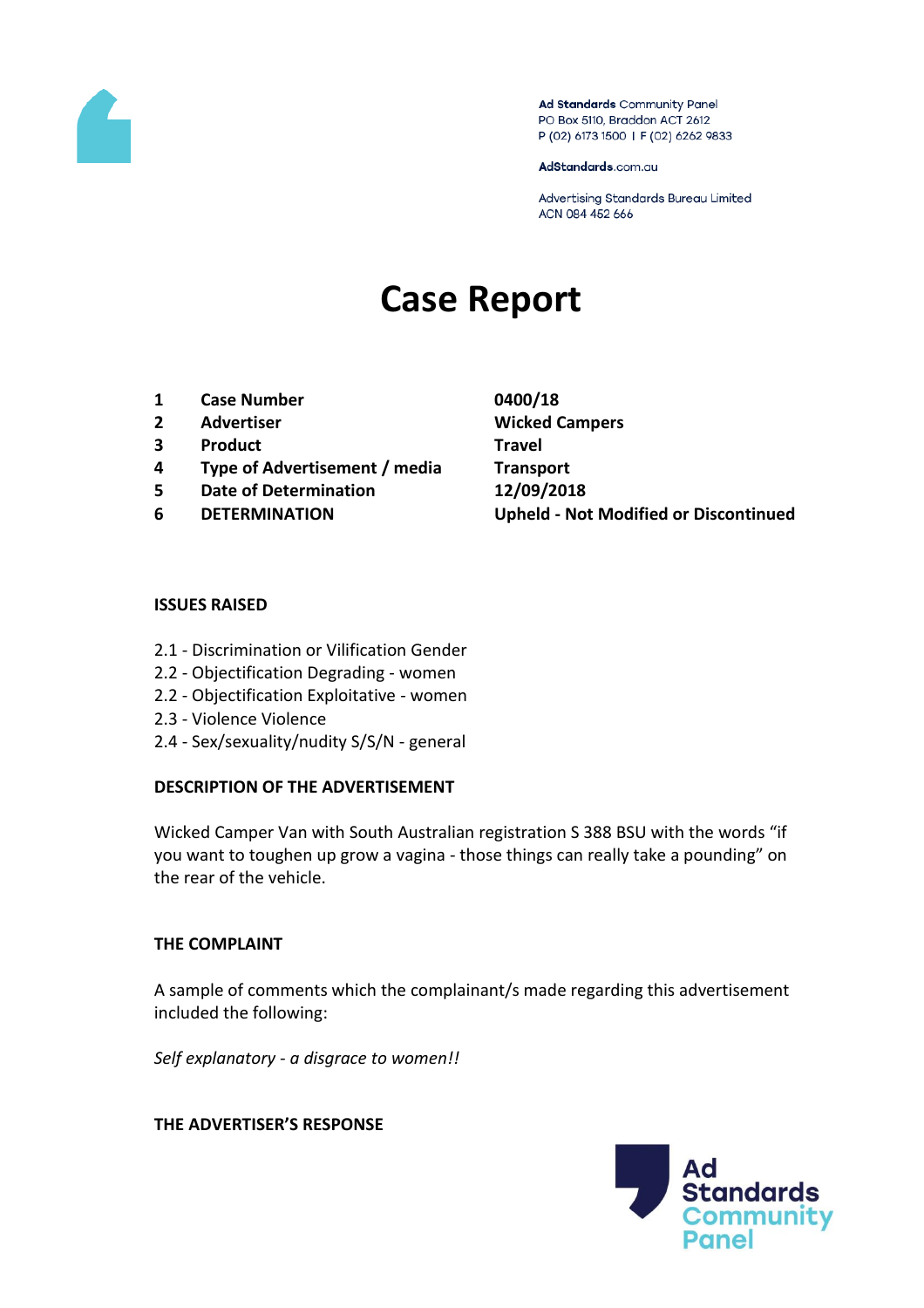

Comments which the advertiser made in response to the complainant/s regarding this advertisement include the following:

*Advertiser did not provide a response.*

# **THE DETERMINATION**

The Ad Standards Community Panel (the Panel) considered whether this advertisement breaches Section 2 of the AANA Code of Ethics (the Code).

The Panel noted the complainant's concern that the wording on the vehicle was not acceptable.

The Panel viewed the advertisement and noted the advertiser had not provided a response.

The Panel noted that this advertisement features the slogan, "Grow some balls? If you want to toughen up grow a vagina – those things can really take a pounding" on the back of a Wicked Campers van.

The Panel considered whether the advertisement complied with Section 2.1 of the Code which requires that 'advertisements shall not portray or depict material in a way which discriminates against or vilifies a person or section of the community on account of race, ethnicity, nationality, gender, age, sexual preference, religion, disability, mental illness or political belief.'

The Panel noted the Practice Note to Section 2.1 provides the following definitions:

Discrimination – unfair or less favourable treatment.

Vilification – humiliates, intimidates, incites hatred, contempt or ridicule."

The Panel considered that this statement identifies both male and females through the use of the words 'balls' and 'vagina', however considered that the overall message did not suggest unfair or less favourable treatment of either gender.

The Panel considered that the statement 'grow some balls' is often used as a way to tell people to toughen up, and that the suggestion that vaginas are tougher than testicles is not a suggestion which would humiliate, intimidate, incite hatred, contempt or ridicule of either gender.

The Panel considered that the advertisement did not portray or depict material in a way which discriminates against or vilifies a person or section of the community on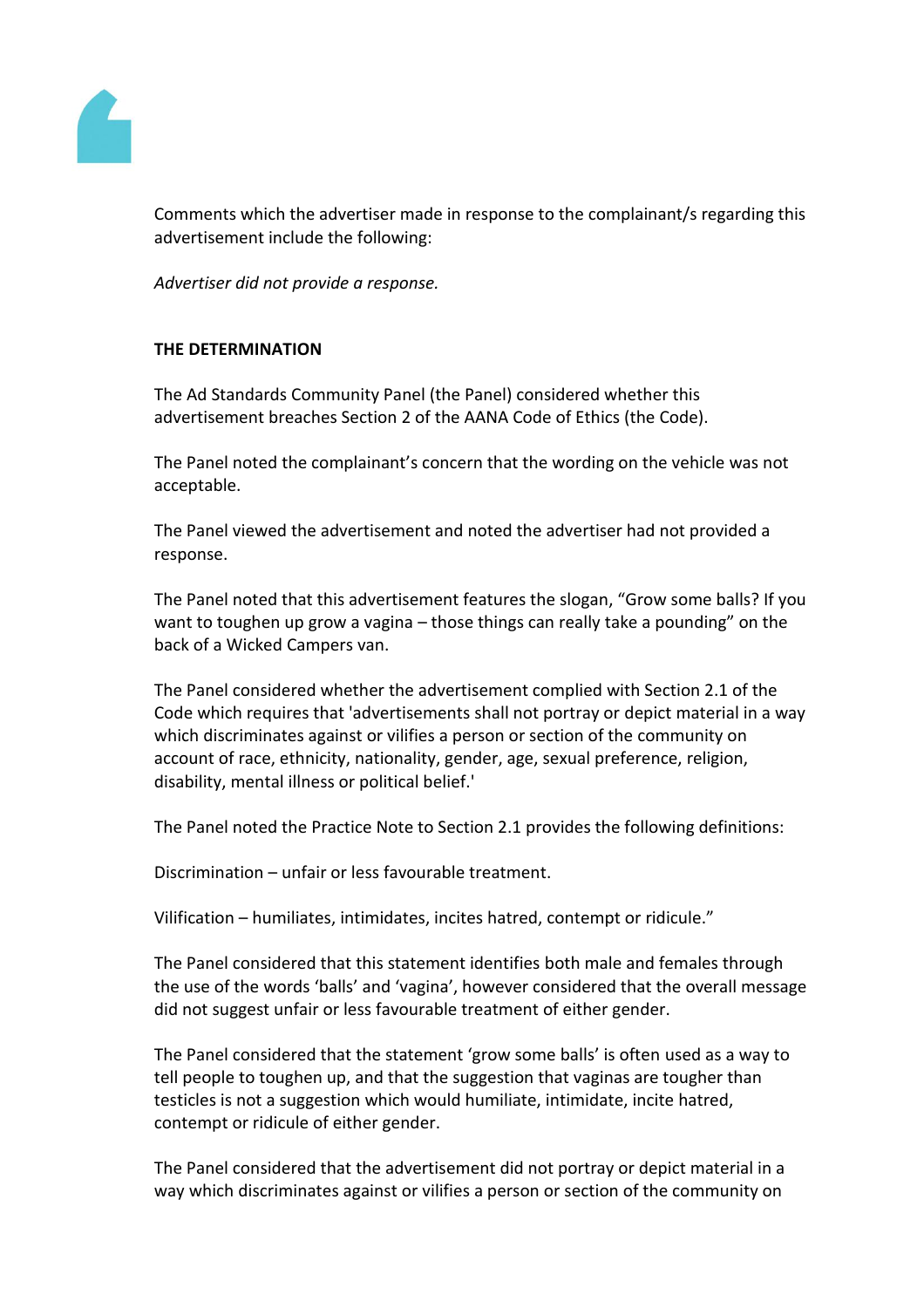

account of gender and determined that the advertisement did not breach Section 2.1 of the Code

The Panel then considered whether the advertisement was in breach of Section 2.2 of the Code. Section 2.2 of the Code states: "Advertising or marketing communications should not employ sexual appeal in a manner which is exploitative or degrading of any individual or group of people."

The Panel noted the AANA Practice Note which provides guidance on the meaning of the terms exploitative and degrading:

"Exploitative - (a) taking advantage of the sexual appeal of a person, or group of people, by depicting them as objects or commodities; or (b) focussing on their body parts where this bears no direct relevance to the product or service being advertised. Degrading – lowering in character or quality a person or group of people."

The Panel first considered whether the advertisement contained sexual appeal.

The Panel considered that the most likely inference of the concept of vaginas taking a pounding is as a reference to sex. The Panel considered that this reference to sex meant that the advertisement did contain some level of sexual appeal.

The Panel considered that the reference to vaginas taking a pounding identifies a part of a woman's body and equates it to a sexualised object, and in the Panel's view this amounts to a depiction which is exploitative.

The Panel determined that the advertisement did employ sexual appeal in a manner which is exploitative or degrading of a group of people, and did breach Section 2.2 of the Code.

The Panel considered whether the advertisement was in breach of Section 2.3 of the Code. Section 2.3 states: "Advertising or Marketing Communications shall not present or portray violence unless it is justifiable in the context of the product or service advertised".

The Panel considered that the slogan referencing that vaginas 'can take a pounding' was a reference to sex with violent connotations.

The Panel considered a reference to sexual violence was not appropriate.

The Panel considered that the advertisement portrayed violence in a way which was not justifiable in the context of the product or service advertise, and did breach Section 2.3 of the Code.